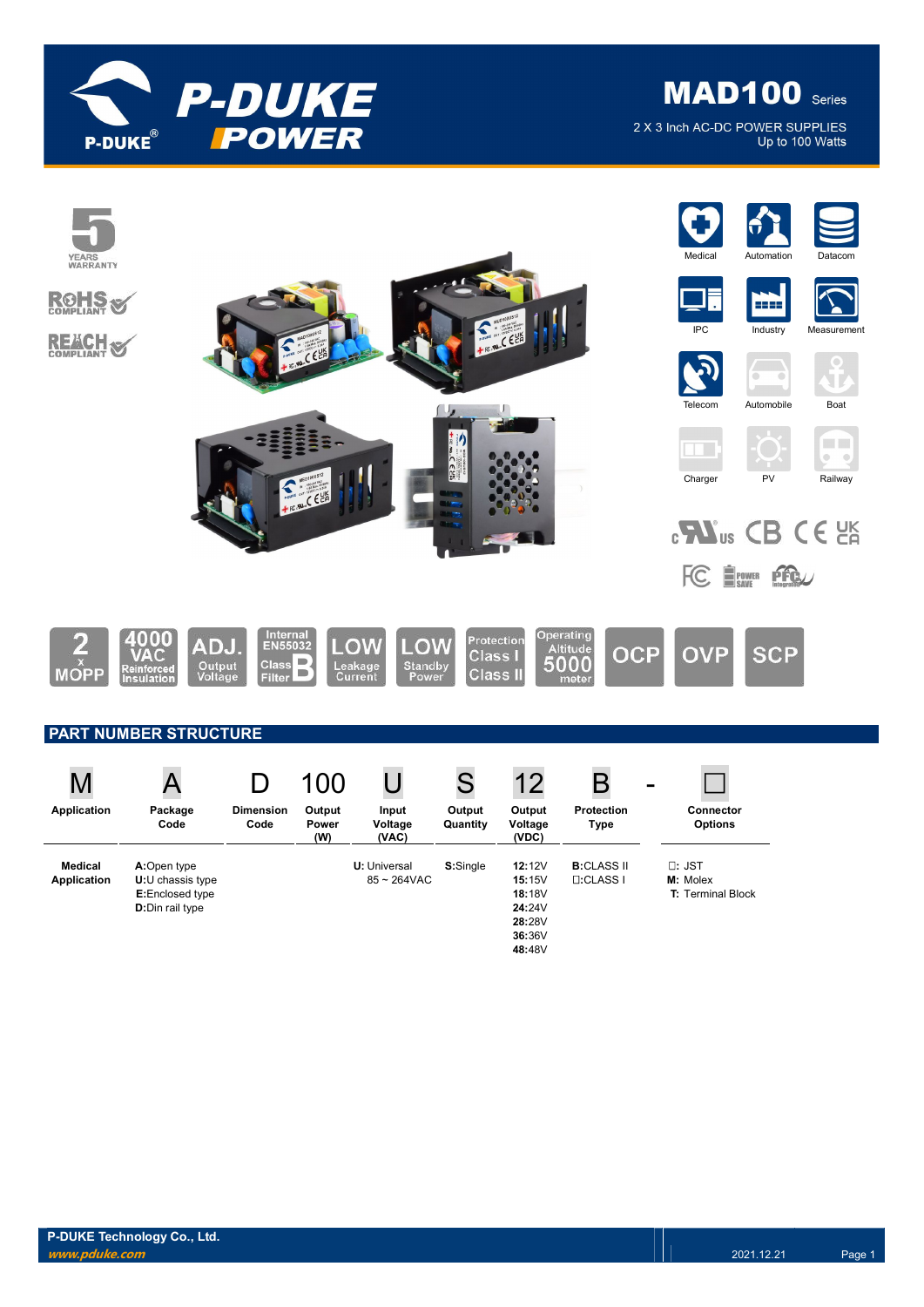

## MAD100 Series

## TECHNICAL SPECIFICATION All specifications are typical at 230VAC input, full load and 25℃ unless otherwise noted

| Model<br><b>Number</b>                                                               | Input Range | <b>Output Voltage</b> | <b>Output Current</b><br><b>Natural Convection</b> | <b>Input Power</b><br>No Load | <b>Efficiency</b> | Maximum<br>Capacitor Load |
|--------------------------------------------------------------------------------------|-------------|-----------------------|----------------------------------------------------|-------------------------------|-------------------|---------------------------|
|                                                                                      | <b>VAC</b>  | <b>VDC</b>            | $\mathsf{A}$                                       | W                             | $\frac{0}{6}$     | $\mu$ F                   |
| MAD100US12B<br>MUD100US12B<br>MED100US12B<br>MDD100US12B                             | $85 - 264$  | 12                    | 8.34                                               | 0.3                           | 91                | 6950                      |
| <b>MAD100US15B</b><br><b>MUD100US15B</b><br><b>MED100US15B</b><br><b>MDD100US15B</b> | $85 - 264$  | 15                    | 6.67                                               | 0.3                           | 92                | 4450                      |
| <b>MAD100US18B</b><br><b>MUD100US18B</b><br><b>MED100US18B</b><br><b>MDD100US18B</b> | $85 - 264$  | 18                    | 5.56                                               | 0.3                           | 92                | 3100                      |
| <b>MAD100US24B</b><br><b>MUD100US24B</b><br><b>MED100US24B</b><br><b>MDD100US24B</b> | $85 - 264$  | 24                    | 4.17                                               | 0.3                           | 92                | 1750                      |
| <b>MAD100US28B</b><br><b>MUD100US28B</b><br><b>MED100US28B</b><br><b>MDD100US28B</b> | $85 - 264$  | 28                    | 3.58                                               | 0.3                           | 92                | 1280                      |
| MAD100US36B<br><b>MUD100US36B</b><br>MED100US36B<br><b>MDD100US36B</b>               | $85 - 264$  | 36                    | 2.78                                               | 0.3                           | 91                | 770                       |
| <b>MAD100US48B</b><br><b>MUD100US48B</b><br><b>MED100US48B</b><br><b>MDD100US48B</b> | $85 - 264$  | 48                    | 2.09                                               | 0.3                           | 91                | 430                       |

| <b>INPUT SPECIFICATIONS</b>   |                                   |      |               |      |            |
|-------------------------------|-----------------------------------|------|---------------|------|------------|
| <b>Parameter</b>              | <b>Conditions</b>                 | Min. | Typ.          | Max. | Unit       |
| Operating input voltage range | AC input                          | 85   |               | 264  | <b>VAC</b> |
|                               | DC input                          | 120  |               | 370  | <b>VDC</b> |
| Input frequency               | AC input                          | 47   |               | 63   | Hz         |
| Input current                 | 115VAC and Full Load              |      |               | 1.15 | A          |
|                               | 230VAC and Full Load              |      |               | 0.55 |            |
| No load input power           | 230VAC                            |      |               | 0.3  | Watts      |
| Leakage current               | 264VAC                            |      |               | 75   | μA         |
| Power Factor                  |                                   | 0.95 |               |      |            |
| Start up time                 |                                   |      |               | 1000 | ms         |
| Rise time                     |                                   |      | 20            |      | ms         |
| Hold up time                  | 115VAC and Full Load              | 16   |               |      | ms         |
| Input inrush current          | 230VAC                            |      |               | 60   | A          |
| Input protection              | Internal fuse in line and neutral |      | T3.15A/250VAC |      |            |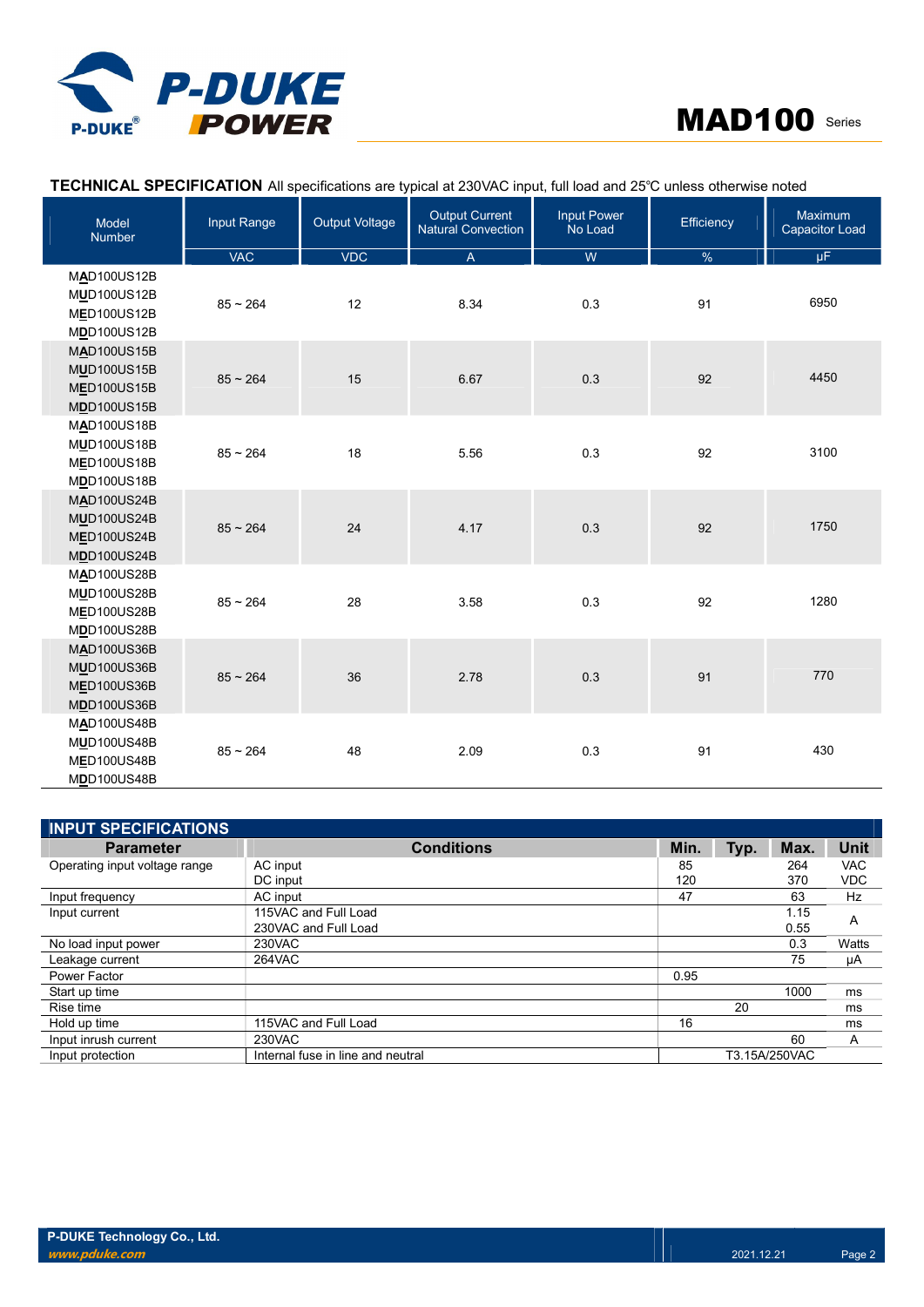

| <b>OUTPUT SPECIFICATIONS</b> |                                                 |                |         |      |                                 |               |
|------------------------------|-------------------------------------------------|----------------|---------|------|---------------------------------|---------------|
| <b>Parameter</b>             | <b>Conditions</b>                               |                | Min.    | Typ. | Max.                            | Unit          |
| Output power                 |                                                 |                |         |      | 100                             | Watts         |
| Initial set voltage accuracy | 230VAC and Full Load                            |                | $-1.0$  |      | $+1.0$                          | %             |
| Line regulation              | Low Line to High Line at Full Load              |                | $-0.2$  |      | $+0.2$                          | $\frac{0}{0}$ |
| Load regulation              | No Load to Full Load                            |                | $-0.5$  |      | $+0.5$                          | $\%$          |
|                              | 10% Load to 90% Load                            |                | $-0.4$  |      | $+0.4$                          |               |
| Voltage adjustability        |                                                 |                | $-10$   |      | $+10$                           | $\frac{0}{0}$ |
| Minimum load                 |                                                 |                |         | 0    |                                 | $\%$          |
| Ripple and noise             | Measured by 20MHz bandwidth                     |                |         |      |                                 |               |
|                              | With a 10µF/25V 1206 X7R MLCC                   | 12Vout         |         | 120  |                                 |               |
|                              |                                                 | 15Vout         |         | 150  |                                 |               |
|                              |                                                 | 18Vout         |         | 160  |                                 |               |
|                              | With a 1µF/50V 1206 X7R MLCC                    | 24Vout         |         | 160  |                                 | mVp-p         |
|                              |                                                 | 28Vout         |         | 180  |                                 |               |
|                              |                                                 | 36Vout         |         | 190  |                                 |               |
|                              | With a 0.1µF/100V 1206 X7R MLCC                 | 48Vout         |         | 340  |                                 |               |
| Temperature coefficient      |                                                 |                | $-0.02$ |      | $+0.02$                         | $\%$ /°C      |
| <b>Transient response</b>    | Load step from $50 \sim 75\%$ change at 2.5A/us | Peak deviation |         |      | 3                               | % Vout        |
|                              |                                                 | Recovery time  |         | 500  |                                 | μs            |
| Over voltage protection      | % of Vout(nom); Latch mode                      |                | 115     |      | 135                             | $\frac{0}{0}$ |
| Over load protection         | % of lout rated; Hiccup mode                    |                | 115     |      | 150                             | $\frac{0}{0}$ |
| Short circuit protection     |                                                 |                |         |      | Continuous, automatics recovery |               |

| <b>GENERAL SPECIFICATIONS</b> |                                  |                        |      |      |              |                    |
|-------------------------------|----------------------------------|------------------------|------|------|--------------|--------------------|
| <b>Parameter</b>              | <b>Conditions</b>                |                        | Min. | Typ. | Max.         | <b>Unit</b>        |
| Isolation voltage             | 1 minute (2MOPP insulation)      | Input to Output        | 4000 |      |              | <b>VAC</b>         |
|                               |                                  | Input (Output) to F.G. | 1500 |      |              |                    |
| Isolation resistance          | 500VDC                           |                        | 0.1  |      |              | $G\Omega$          |
| Switching frequency           |                                  | Others                 |      | 60   |              | kHz                |
|                               |                                  | 18Vout                 |      | 80   |              |                    |
| Safety approvals              | IEC/EN/ANSI/AAMIES 60601-1       |                        |      |      | UL:E360199   |                    |
|                               | IEC/ EN/ UL 62368-1              |                        |      |      | UL:E193009   |                    |
|                               |                                  |                        |      |      | CB:UL(Demko) |                    |
| Weight                        |                                  | <b>MAD</b>             |      |      |              | 156g (5.50oz)      |
|                               |                                  | <b>MUD</b>             |      |      |              | 194g (6.84oz)      |
|                               |                                  | <b>MED</b>             |      |      |              | 210g (7.41oz)      |
|                               |                                  | <b>MDD</b>             |      |      |              | 232g (8.18oz)      |
| <b>MTBF</b>                   | MIL-HDBK-217F Ta=25°C. Full load |                        |      |      |              | 7.903 x $10^5$ hrs |

| <b>ENVIRONMENTAL SPECIFICATIONS</b> |                    |                   |       |      |       |               |  |
|-------------------------------------|--------------------|-------------------|-------|------|-------|---------------|--|
| <b>Parameter</b>                    |                    | <b>Conditions</b> | Min.  | Typ. | Max.  | <b>Unit</b>   |  |
| Operating ambient temperature       | Natural convection | With derating     | $-25$ |      | $+85$ | °C            |  |
| Storage temperature range           |                    |                   | $-40$ |      | +85   | °C            |  |
| Operating altitude                  |                    |                   |       |      | 5000  | m             |  |
| Shock                               |                    |                   |       |      |       | IEC60068-2-27 |  |
| Vibration                           |                    |                   |       |      |       | IEC60068-2-6  |  |
| Relative humidity                   | Non-condensing     |                   |       |      |       | 5% to 95% RH  |  |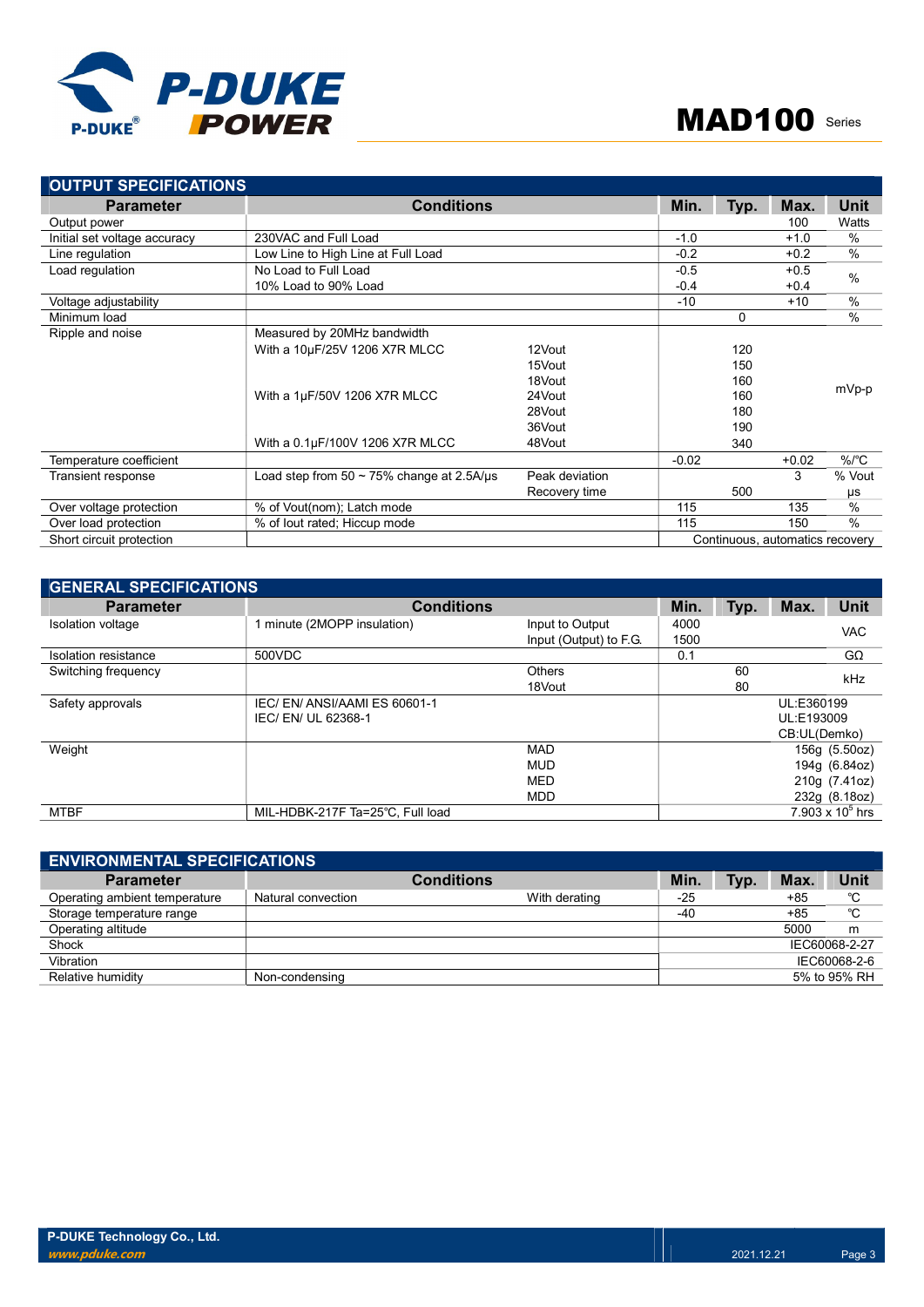

| <b>EMC SPECIFICATIONS</b>      |                         |                                                              |           |                  |
|--------------------------------|-------------------------|--------------------------------------------------------------|-----------|------------------|
| <b>Parameter</b>               |                         | <b>Conditions</b>                                            | Level     |                  |
| EMI                            |                         | EN55011, EN55032, EN60601-1-2 and FCC Part 18 / 15           | Conducted | ClassB           |
|                                |                         |                                                              | Radiated  | ClassA           |
|                                |                         | External components may be required for class I application. |           |                  |
| Harmonic currents              | EN61000-3-2             | Full Load                                                    |           | Class A and D    |
| Voltage flicker                | EN61000-3-3             |                                                              |           |                  |
| <b>EMS</b>                     | EN55024 and EN60601-1-2 |                                                              |           |                  |
| <b>ESD</b>                     | EN61000-4-2             |                                                              |           | Perf. Criteria A |
| Radiated immunity              | EN61000-4-3             | 20 V/m                                                       |           | Perf. Criteria A |
| <b>Fast transient</b>          | EN61000-4-4             | $±$ 2kV                                                      |           | Perf. Criteria A |
| Surge                          | EN61000-4-5             | DM $\pm$ 1kV and CM $\pm$ 2kV                                |           | Perf. Criteria A |
| Conducted immunity             | EN61000-4-6             | 20 Vr.m.s                                                    |           | Perf. Criteria A |
| Power frequency magnetic field | EN61000-4-8             | 30A/m                                                        |           | Perf. Criteria A |
| Dip and interruptions          | EN61000-4-11            |                                                              |           |                  |

## CHARACTERISTIC CURVE









M□D100US24B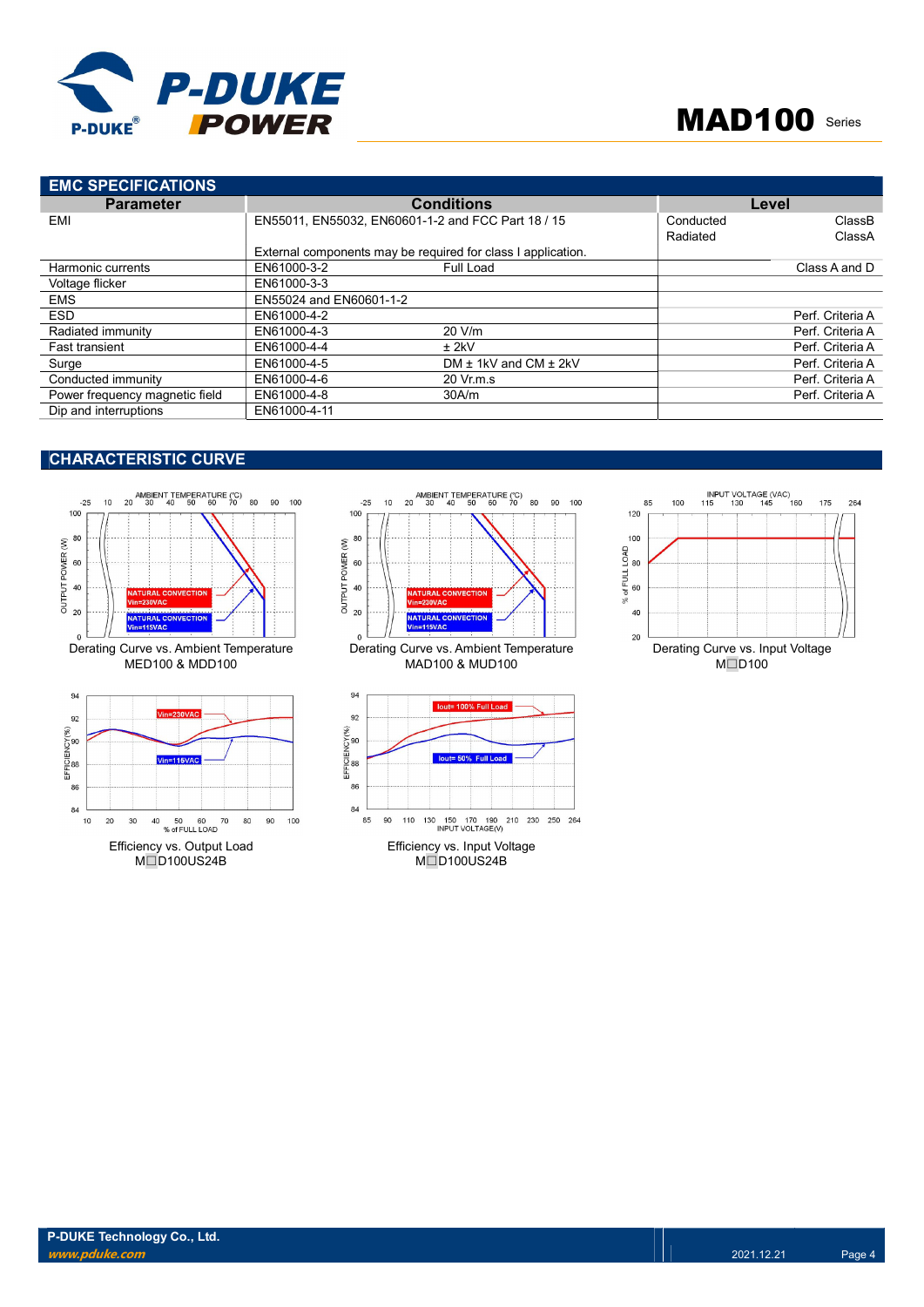

## MAD100 Series

## MECHANICAL DRAWING





BOTTOM VIEW

1. All dimensions in inch [mm]

2. Tolerance : x.xx±0.02 [x.x±0.5] x.xxx±0.01 [x.xx±0.25]

3. M3×0.5 screw locked torque MAX 5Kgf.cm/0.49N.m

#### CONNECTORS CONNECTIONS

| CON <sub>1</sub><br>1 - Input Connector |         |  | $CON2 -$<br><b>Output Connector</b> |       |
|-----------------------------------------|---------|--|-------------------------------------|-------|
| Pin                                     | ∟ine    |  | Pin                                 | -Vout |
| Pin 5                                   | Neutra. |  | Pin<br>$\sim$<br>. ت                | +Vout |

\*Either one of four screws holes of Open / Chassis type can be considered as PE connection for CLASS I application.